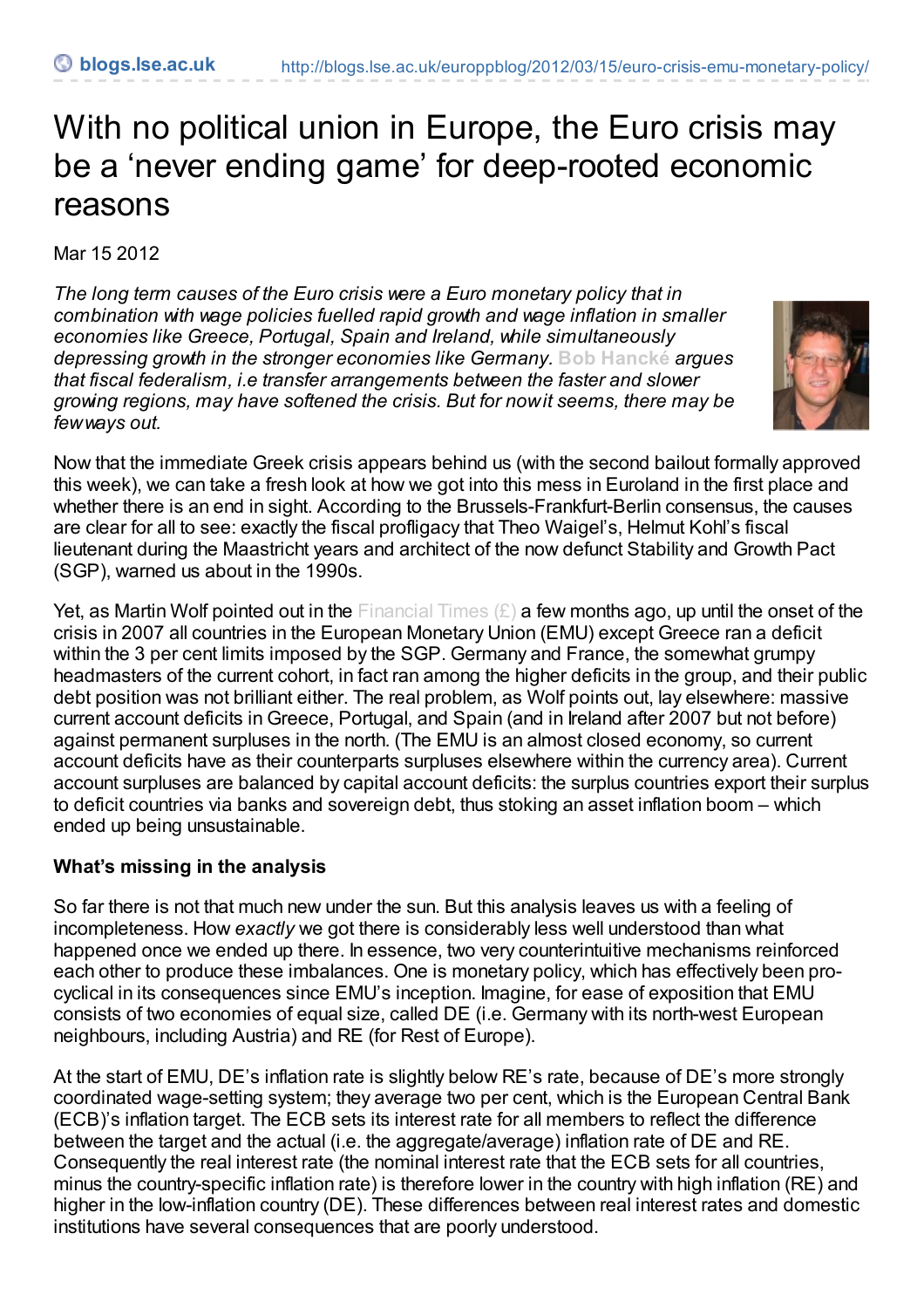First of all, the country with a higher inflation rate in effect has a more accommodating monetary policy than it should, because the bank's target is lower than its actual inflation rate. The country with a lower inflation rate, on the other hand, will have an unnecessarily restrictive monetary policy, which will not have a significant effect on price dynamics (since inflation is low already), but only on growth. Note that the opposite would happen if monetary policy were decided for each country individually: if inflation in DE were to fall, DE's central bank would almost certainly lower the nominal,(and therefore effectively the real) interest rate. If inflation rises in RE, RE's monetary policy would tighten.

None of that happens in EMU, where rising inflation is implicitly rewarded through a falling real interest rate. This pro-cyclical dynamic is partly compensated by a lower real exchange rate (or RER) in the low-inflation DE countries, which improves competitiveness and therefore exports. However, this compensatory effect is limited to the export sector, which makes up at most half of the GDP of small economies in EMU and not more than a quarter of output in large economies.



Credit: Denis Skley (Creative Commons BY ND)

The second ill-understood effect is that the lower real interest rate that RE has faced during the first ten years of EMU feeds into a path of higher growth in RE, fuelling higher (wage) inflation. At the same time, the tighter than necessary monetary policy imposes further disinflation through wage moderation on DE. The very small differences in inflation that existed at the start of EMU thus have become more pronounced in the second round – causing rising asset-price-fuelled inflation in RE countries, and externally imposed disinflation further reduced prices in DE countries. And the perverse pro-cyclical effects gain in strength, pushing the inflation rates and the competitiveness of DE and RE on sharply diverging paths.

Finally, the differences in wage setting between DE and RE countries play a crucial role in this process. Not only did different wage-setting systems put DE and RE on different tracks from the start; in addition the ability of DE to counter inflationary pressures through wage coordination around more slowly growing unit labour costs is almost perfectly mirrored by the inability of RE to do so. Because inflation is more of a problem in RE (although hidden under the beneficial effects of very low real interest rates), the lack of capacity to disinflate implies that RE slowly but steadily loses competitiveness relative to DE.

In itself this change does not have to be deeply problematic: if RE can grow through trade outside the European Monetary Union, it can compensate its falling competitiveness within EMU through rising competitiveness outside it. But EMU is essentially a closed trade area, with only about ten per cent of GDP leaving the single currency zone, most of which goes to other EU member states. In addition, this closed trade bloc has faced a relatively low growth regime since its inception. Within the bloc DE's rising competitiveness *must imply* RE's falling competitiveness. Trade in EMU has, in effect, become a zero-sum game in which one's gains are another one's losses, and DE's improving competitiveness and current account surplus are mirrored in current account deficits in RE.

### **Why fiscal transfers (or their absence) are key**

From a longer-term perspective, the crisis of EMU is the result of this combination of a pro-cyclical monetary policy and divergences in domestic wage-setting institutions pushing inflation differential out in every bargaining cycle. The effect is a dramatic drop in competitiveness in the higher-inflation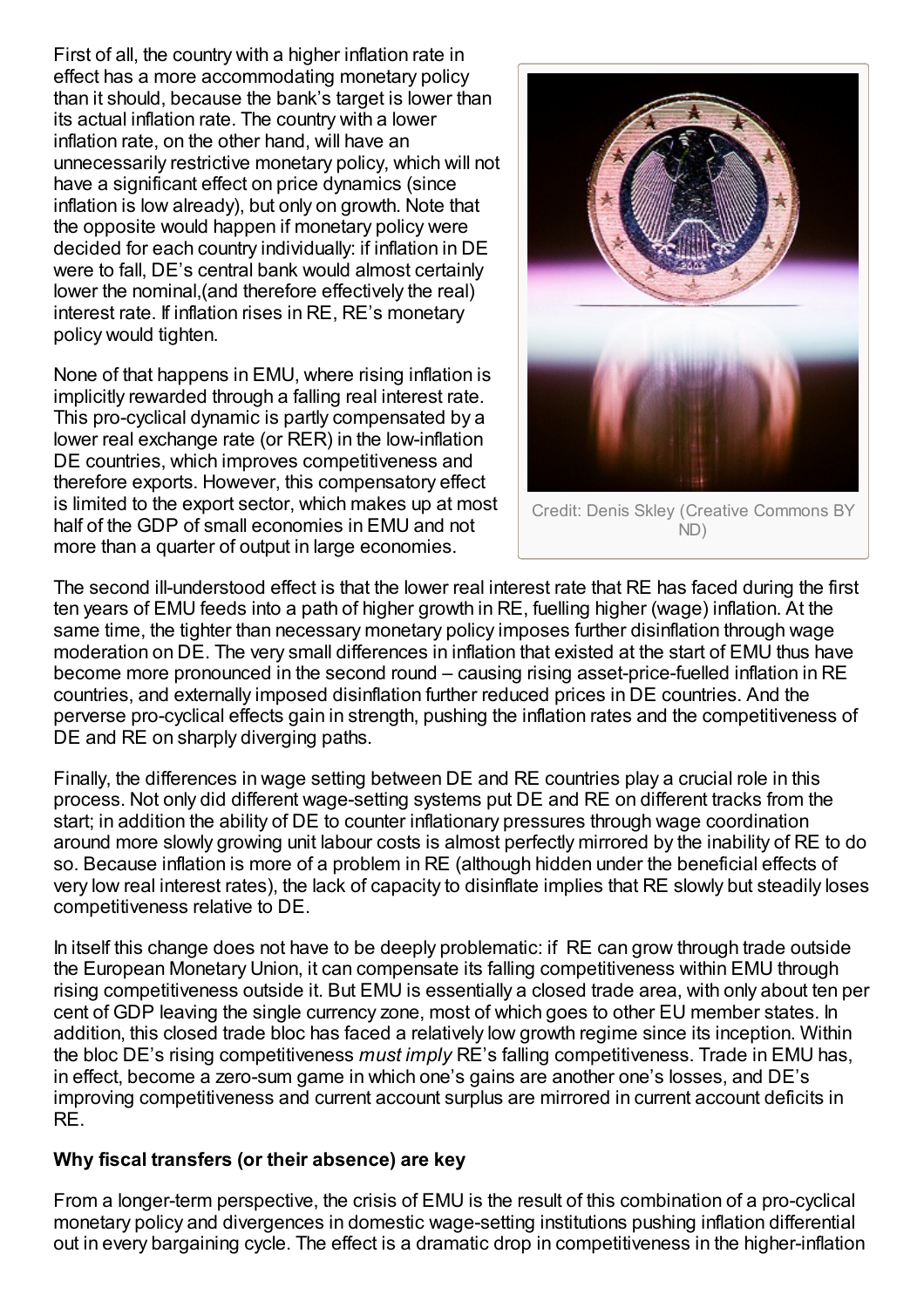countries and a dramatic increase in competitiveness in the other countries, reflected in the current account imbalances within the EMU that we see today.

Such current account surpluses and deficits exist in every monetary union, of course. Take the USA and Germany before EMU: both these large countries contain subregions that are either more or less competitive. And the policies of the central bank were probably also more or less always wrong for any individual sub-region. But both these countries – and Italy, and Spain, and Belgium, and Japan, and so on – were also political unions, with a constitution that produced and imposed a common destiny, plus a fiscal regime that compensated for these divergences within countries. As wealthier regions grew faster, they contributed more taxes to the central



pool, and poorer, slow-growing regions drew on that pool to raise their fortunes. Inflationary pressures in the first wealthier group thus were eased while deflationary pressures in the second poorer group were compensated by cheaper money from the wealthier regions.

Perhaps such a transfer arrangement would have helped EMU in the past – and thereby made the current problems more digestible. If the fast-growing Spanish and Greeks had been forced to fund the slow-growing Germans in the first ten years of EMU, it would probably have been easier to ask the faster-growing Germans today to help the stagnating Greek and Spanish economies. A political union, especially if it involves fiscal transfers, creates solidarity and trust. (Without fiscal transfers it would be an incomplete union). Initial trust likely would have engendered more trust, up to the point where Greece might have taken German pleas for a more effective taxation system more to heart than they do today, with a proverbial knife against their throat.

But history does not really appreciate words like 'perhaps'. Turning back the clock and redoing EMU, this time with a political union (and slightly less paranoid central institutions, perhaps) is impossible. And instituting it now does leave a bitter aftertaste, and with good reason. Last time I looked neither the German nor the Greek voters were asked about their forced marriage – even if it looked like the right thing to do for EMU. That means we are saddled, it seems, with what David Marsh (of the Official Monetary and Financial [Institutions](http://www.omfif.org/downloads/Copy of The_OMFIF_Commentary_ 270212.pdf) Forum) has recently called the 'neverending game' of the EMU crisis.

*Please read our comments policy before [commenting](http://blogs.lse.ac.uk/europpblog/about/comments-policy/).*

*Note: This article gives the views of the author, and not the position of EUROPP – European Politics and Policy, nor of the London School of Economics.*

*This blog post is loosely based on Bob Hancké,* 'Worlds Apart: Labour unions, wages and monetary integration in [continental](http://www.ihs.ac.at/publications/pol/pw_128.pdf) Europe'*, Working paper no 128 of the Institute for Advanced Studies, Vienna.*

### *About the author*

### **Robert Hancké** – *LSE European Institute*

\_\_\_\_\_\_\_\_\_\_\_\_\_\_\_\_\_\_\_\_\_\_\_\_\_\_\_\_\_\_\_\_

Bob Hancké is Reader in European Political Economy at the LSE. His research interests include the political economy of advanced capitalist societies and transition economies as well as macro-economic policy and labour relations. His most recent